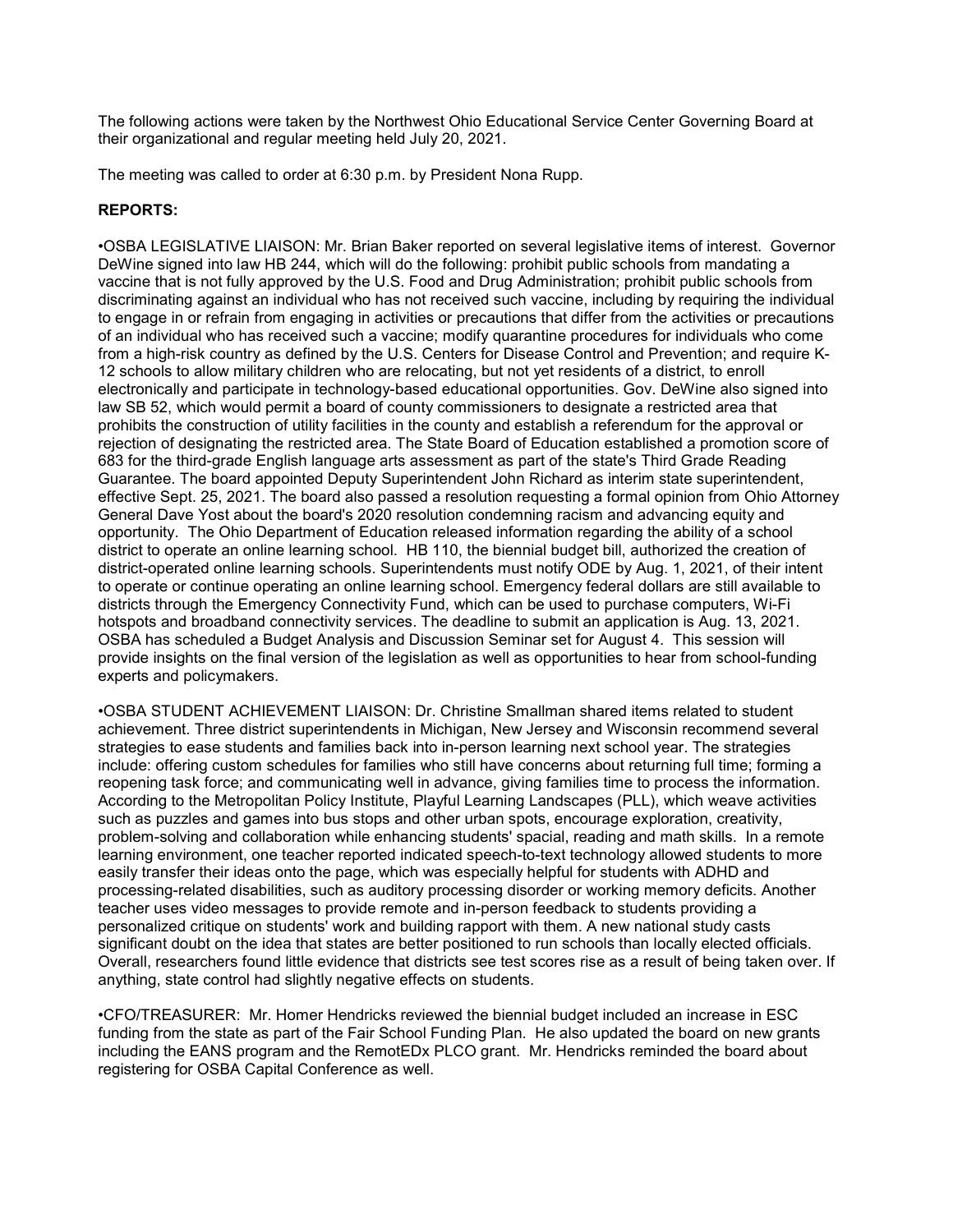•DIRECTOR OF SPECIAL EDUCATION: Mrs. Jill Gilliland provided an update on staffing and services for the 2021-22 school year. We are looking forward to another productive year! We have some great people who will be joining our already amazing team! We are looking forward to expanding K-12 special education supervision services with the addition of Liberty Center and Ayersville. Supervisors continue to interview throughout the summer to fill vacancies. Our preschool psychologists will be using a new assessment, the DASH-3, this coming year that will better inform our assessments. This decision was made after attending an SST1 series of PD on the topic of play-based assessments.

•DIRECTOR OF CURRICULUM, INSTRUCTION, & PROFESSIONAL DEVELOPMENT: Incoming Director of Curriculum, Andy Hunter, reported that PD Palooza is right around the corner. Wes Kieschnick, author of Bold School and Breaking Bold, will be the keynote speaker with breakout sessions put on by NwOESC consultants. Those sessions will focus on helping districts roll out their OTES 2.0 initiatives as well as RESA. Mr. Hunter also reported that the 2021-2022 professional development brochure is being finalized. Lastly, state test scores were released at the end of June. Mr. Hunter put together a document to allow schools to compare their test results with the other school districts of Northwest Ohio. This also allows the NwOESC the opportunity to evaluate those scores looking for trends and to identify potential needs districts might have moving forward.

•DIRECTOR OF TECHNOLOGY & OPERATIONS: Mr. Chad Rex shared that the technology office has been working through the process of staff turning in technology, the needs of new hires and various new projects. Mr. Corey Todd has completed the technology clean up and set up process for the IEC in preparation for the new school year. A new system for technology requests is being developed along with maintenance and room requests. Mr. Rex also highlighted that the ESC will be utilizing the new federal Emergency Connectivity Fund opportunity to assist with funding laptop purchases where eligible and needed. Operations office updates shared by Mr. Rex focused on building HVAC projects in addition to general maintenance and custodial work. The solar panels have been delivered and installation will begin as soon as the final permit is approved. Mr. Rex and Mr. Larry Davis have had several meetings with FMX to design the schedule (room) request, technology and maintenance request workflows. The project is on schedule for implementation of the new system in early August. This will be used by staff to submit room requests along with helpdesk requests/tickets. Mr. Rex reported that the main office has experienced mechanical difficulties with one of the two chillers, but the contractor, Trigen Mechanical, has identified the issue and a resolution is in process. The team is developing a contingency plan and proposal for such emergencies related to chillers and boilers. Mr. Chuck Lero is diligently working on preparing the IEC building for the new school year. Mr. Davis is meeting with Dynamix as needed to refine the building HVAC settings. Lastly, the vans are being serviced and detailed in preparation for the school year.

•Approved the following items under the consent agenda format:

•Minutes from the regular board meeting held June 24, 2021.

## •FINANCIAL TRANSACTIONS

## •AGREEMENTS

-Hicksville Exempted Village Schools to provide to NwOESC, Paraprofessional Services for the period of 8/15/21-6/15/22.

-NwOESC to provide to Archbold Area Local Schools, Extended School Year-Tutor Services, for the period of 6/14/21-8/21/21.

-NwOESC to provide to Bowling Green City Schools, Visual Impairment (VI) Services, for the period of 8/15/21-6/15/22.

-NwOESC to provide to Divine Mercy Catholic School, Emergency Assistance to Non-Public Schools (EANS) Services for the period of 7/1/21-9/30/23.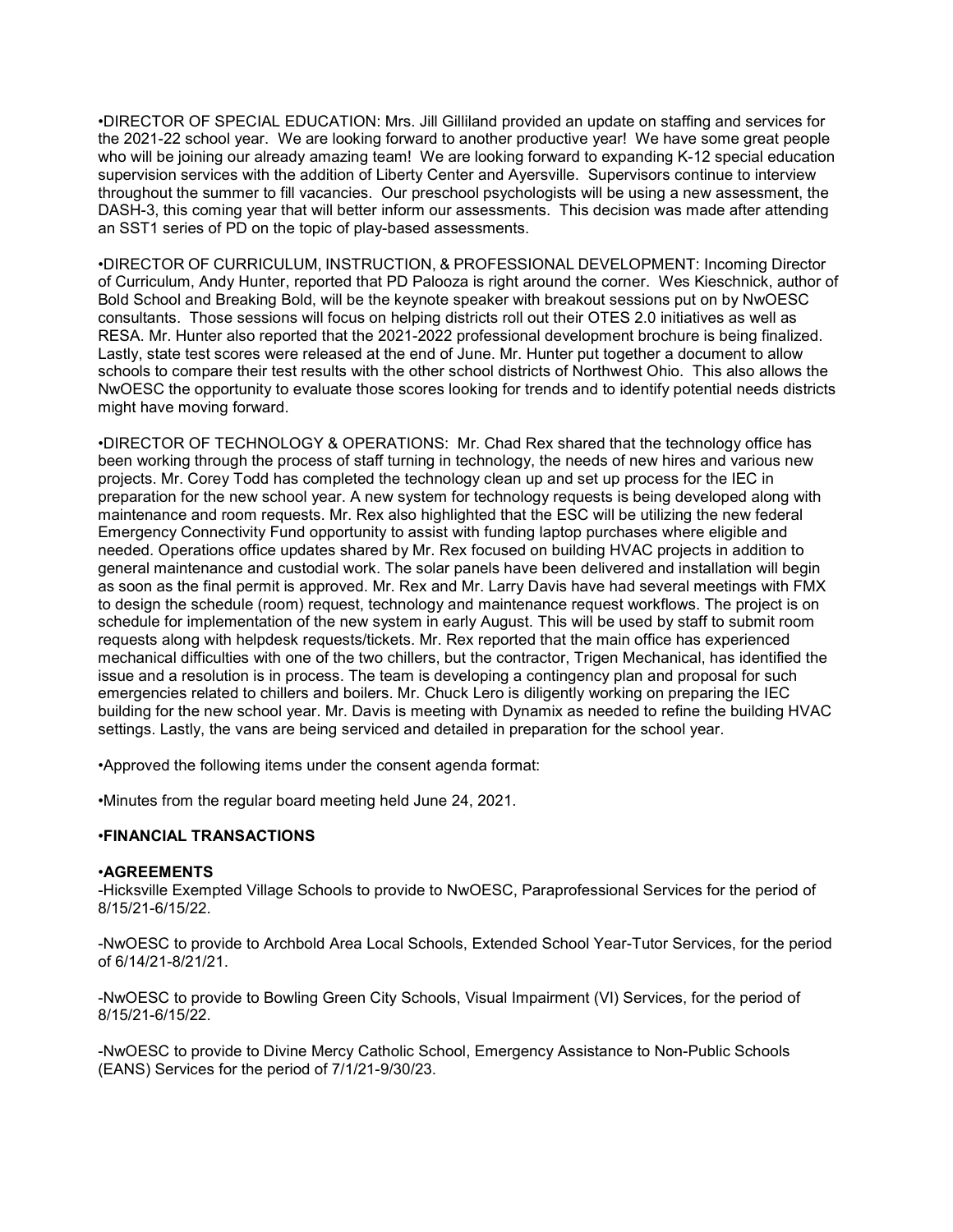-NwOESC to provide to Eastwood Local Schools, Visual Impairment (VI) Services, for the period of 8/15/21-6/15/22.

# •LEAVES

FMLA and Disability

### •RESIGNATIONS

 Elrod, Lisa, Paraprofessional, effective 7/31/2021 Aeschliman, Kristy, ELL Teacher, effective 7/31/2021 Fogt, Sara, Paraprofessional, effective 7/31/2021 Moore, Hilary, Paraprofessional, effective 7/31/2021 Overfield, Kelly, Paraprofessional, effective 7/31/2021 Peters, Abbey, Intervention Specialist, effective 7/31/2021 Slattman, Troy, Special Education Supervisor, effective 7/31/2021 Waidelich, Lynae, Personnel Coordinator, effective 8/1/2021

### Bus Drivers

Northeastern – Joe Aschemeier, Jerry Beckman, Jacob Bostleman, Jennifer Burbaker, William Burkhart, Joshua Burkholder, Angela Bussing, Melissa Coressel, Bryan Etzler, Judith Hancock, Joetta Henry, Thomas Henry, Kathleen Homier, Janelle Hoshak, Rhonda Lehman, Kenton McQuillin, Doreen Robertson, Julie Sanders, John Wagner, Jami Young

### Van Drivers

Northeastern – Tammy Harr, Lisa Maxwell, Jennifer Saner, Nicholas Siewert, Eric Tipton

# EMPLOYMENT RECOMMENDATIONS

# CONTRACTS

### Certified Administrative

| <b>Name</b><br>Curry, Jestine<br>Merillat, Troy | <b>Contract</b><br>ADM-1 YR<br>ADM-1 YR | Length<br>7/19/2021-6/30/2022<br>8/1/2021-6/30/2022 |
|-------------------------------------------------|-----------------------------------------|-----------------------------------------------------|
| <b>Classified Limited</b>                       |                                         |                                                     |
| Name                                            | <b>Contract</b>                         | Length                                              |
| Bailey, Lisa                                    | CLASS-1 Yr                              | 7/13/2021-6/30/2022                                 |
| Opdycke, Hilary                                 | CLASS-1 Yr                              | 8/1/2021-7/31/2022                                  |
| Penrod, Sherry                                  | CLASS-1 Yr                              | 8/1/2021-7/31/2022                                  |
| Ream, Amanda                                    | CLASS-1 Yr                              | 8/1/2021-7/31/2022                                  |
| Wachtman-Ondrejko, Tracy                        | CLASS-1 Yr                              | 8/1/2021-7/31/2022                                  |
| <b>Classified Continuing</b>                    |                                         |                                                     |
| Namo                                            | Contract                                | <b>Dominning</b>                                    |

| Name             | <b>Contract</b>     | <b>Beginning</b> |
|------------------|---------------------|------------------|
| Hesterman, Carol | CLASS-CONT 8/1/2021 |                  |
| Sterken, Cara    | CLASS-CONT 8/1/2021 |                  |

| <b>Name</b>  | <b>Contract</b> | Length             |
|--------------|-----------------|--------------------|
| Opdycke, Deb | CERT-1 Yr       | 6/1/2021-8/31/2021 |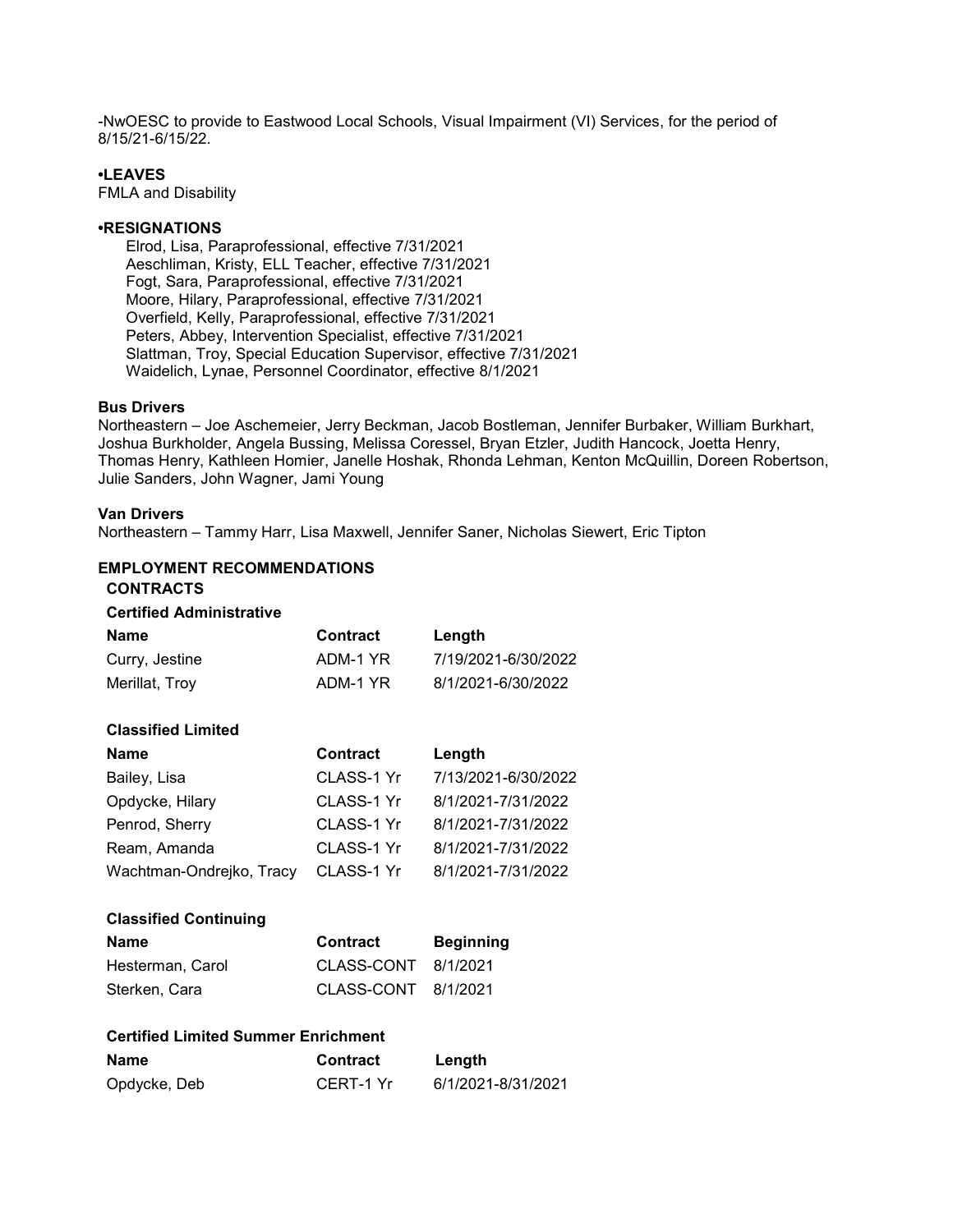## Classified Limited Summer Enrichment

| Name           | <b>Contract</b> | Length             |
|----------------|-----------------|--------------------|
| Keller. Teresa | CLASS-1 Yr      | 6/1/2021-8/31/2021 |
| Mann, Donna    | CLASS-1 Yr      | 6/1/2021-8/31/2021 |

#### Substitute Paraprofessionals

Jenny Ackerman, Rachel Davis, Deborah Drewes, Megan Imbrock, Laura Shultz

### Substitute Teachers

Leanne Anthony, John Bucklew, Charles Cary, Courtney Cobb, Alexandria Fitch, Andrea Freimuth, Deborah Guelde, James Harris, Kent Holsopple, Clay Keeley, Jennifer King, Wendy Otte, Lexie Poulson, Rhonda Samples, Richard Selgo, Dawn Sharpe, Laura Shultz, Susan Smith, Elizabeth Spangler, Peggy Sullivan, Renee Weaver, Jamie Wisda

### Student Teachers/Interns/Volunteers

Berner, Kylie, Methods Placement as a BGSU Student, Fall Semester, 2021 Placed with Alexa Brown Berner, Kylie, Student Teaching as a BGSU Student, Spring Semester, 2022 Placed with Alexa Brown Cornell, Autumn, Methods Placement as a BGSU Student, Fall Semester, 2021 Placed with Jody Mohring Cornell, Autumn, Student Teaching as a BGSU Student, Spring Semester, 2022 Placed with Jody Mohring

•Adopted NwOESC Handbooks for the 2021-22 school year:

Certified Staff Handbook Classified Staff Handbook Preschool Parent Handbook IEC Parent/Student Handbook Northwest Ohio Opportunity School Parent Handbook/Student Handbook 21st Century Staff Handbook 21st Century Parent/Student Handbooks LPDC Handbook Bus/Van Driver Handbook

•Appointed Christine Smallman as the delegate and Ron Crawford as the alternate delegate to the Ohio School Board Association 2021 Capital Conference business meeting.

•Approved membership in the Ohio Educational Service Center Association (OESCA) for the period of 7/1/21-6/30/22.

•Approved resolution to re-employ Amy Bauerle as Speech Language Pathologist.

#### INFORMATION/DISCUSSION ITEMS:

- The 2020-21 Annual Report on Food and Beverages Sold on School Premises was shared.
- Information regarding the Ohio Teacher of the Year 2022 selection process and district winner was shared. Congratulations to Joseph Foster, High School Social Studies teacher at Hardin Northern for being selected as the District 1 winner.
- NwOESC Board Election Districts a map of the current information on townships and districts was shared. After the release of US Census data, the redistricting process will take place in the Fall of 2022, with implications for the November 2023 General Elections.

•SUPERINTENDENT'S REPORT: Superintendent Kerri Weir shared Ohio's Sales Tax Holiday will take place Friday, August 6 at 12:00 a.m. through Sunday, August 8 at 11:59 p.m. During the holiday, clothing priced at \$75 per item or less; school supplies priced at \$20 per item or less; and school instructional material priced at \$20 per item or less are exempt from sales and use tax. NwOESC has been awarded various grants for the coming school year, including a new Extended Learning and Recovery Planning Grant and renewals for an Early Childhood Education Grant for 120 slots for age and income eligible preschoolers; a Parent Mentor Grant to support families and schools in navigating the system of services